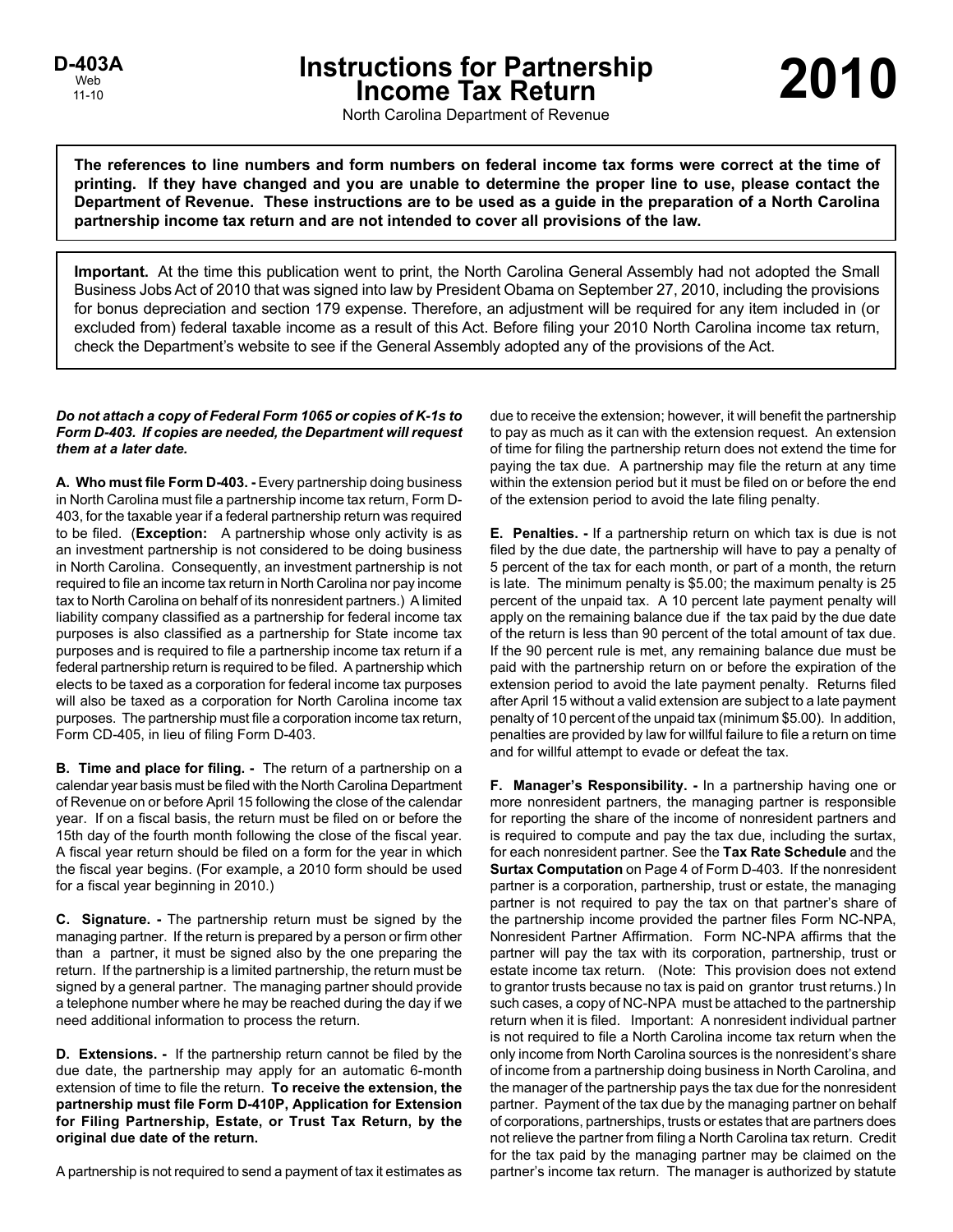to withhold the tax due from each nonresident partner's share of the partnership income. Note: If a nonresident partner is a tax-exempt organization as described in Section 501 of the Internal Revenue Code, the managing partner is not required to pay the tax unless the income **Page 2**  $D - 403A$ Web 11-10

of the organization is from a business enterprise not related to its tax-exempt purpose. Also, the managing partner is not required to pay the tax for nonresident partners who serve as investment vehicles for investing in IRAs and other qualified retirement plans.

**Publicly Traded Partnerships -** Effective for taxable years beginning on or after January 1, 2008, a publicly traded partnership that is described in section 7704(c) of the Code is exempt from the payment and filing requirements under G.S. 105-154(c) and (d). The filing requirement is limited to partners whose distributive share of the partnership's net income during the tax year was more than five hundred dollars (\$500.00) and the payment requirements do not apply.

**G. Estimated income tax. -** No estimated income tax payment is required of a partnership; however, if the partnership makes any prepayments of tax, include the prepayment on Line 14. A resident individual partner who meets the statutory requirements must file estimated tax on Form NC-40. (See Individual Income Tax Instructions for Form D-400 for information on the requirements for paying estimated income tax.) A nonresident individual partner is not required to pay estimated tax on his distributive share of partnership income.

**H. Tax Credits. -** All tax credits allowed to individuals are allowed to partnerships with the following exceptions:

- (1) Credit for childcare and certain employment-related expenses
- (2) Credit for the disabled
- (3) Credit for children
- (4) Credit for contributions by nonitemizers
- (5) Credit for long-term care insurance
- (6) Credit for adoption expenses
- (7) Earned Income Tax Credit

**Tax Credit for Small Businesses That Pay N.C. Unemployment Insurance:** A new section was added to allow a tax credit for small businesses that make contributions to the State Unemployment Insurance Fund with respect to wages paid for employment in this State. A small business is defined as a business whose cumulative gross receipts from the business activity for the tax year do not exceed one million dollars (\$1,000,000). The amount of tax credit allowed is 25% of the qualified contributions to the State Unemployment Insurance Fund and applies to only taxable years 2010 and 2011. If the credit exceeds the amount of tax imposed for the taxable year reduced by the sum of all credits allowable, the excess is refundable. In computing the amount of tax against which multiple credits are allowed, nonrefundable credits are subtracted before refundable credits. The credit is computed in Part 5 of Form D-403TC.

A partnership may pass through to each of its partners the partner's distributive share of an income tax credit for which the partnership qualifies. Any dollar limit on the amount of a tax credit applies to the partnership as a whole instead of to the individual partners. Maximum dollar limits and other limitations that apply in determining the amount of tax credit available to a taxpayer apply to the same extent in determining the amount of tax credit for which a partnership qualifies, with one exception. The exception is a limitation that the tax credit cannot exceed the tax liability of the taxpayer.

If there are nonresident partners whose share of tax is being paid by the manager of the partnership, and the partnership claims a tax credit, complete Form D-403TC, Partnership Tax Credit Summary, and include the form with the partnership return. Attach a separate schedule showing the computation of any tax credits and the allocation of the credits among the partners. If claiming any credit that is limited to 50 percent of the partnership's tax, less the sum of all other credits claimed, complete Form NC-478 and attach it to the front of the partnership return. The partnership must provide sufficient information about the tax credits to allow the partner to complete the Form NC-478 series.

**I. Attachments. -** Attachments may be used in preparing the partnership return. The attachments must contain all required information, follow the format of the official schedules, and must be attached in the same sequence as the schedules appear on the partnership return. List the partnership's federal identification number on each attachment.

**J. Specific instructions for Schedule NC K-1. -** Schedule NC K-1 is used by the partnership to report each partner's share of the partnership's income, adjustments, tax credits, etc. The NC K-1 must reflect the net tax paid (including surtax) by the partnership. Prepare and give a Schedule NC K-1 to each person who was a partner in the partnership at any time during the year. Schedule NC K-1 must be provided to each partner on or before the day on which the partnership return is required to be filed. When reporting the distributive share of tax credits, provide a list of the amount and type of tax credits. Any amount reported as tax paid by the manager of the partnership should include amounts paid with extension and by other partnerships, if applicable.

## **Part 1 - Computation of Income Tax Due or Refund**

#### **Line Instructions**

**Important**: If the partnership operated only in North Carolina and had no nonresident partners, complete only Lines 4 and 6, Part 1 (and Lines 13 or 14 if any payments were made), Part 3A, and Part 4.

**Line 1 -** Enter on Line 1 the total income or loss from Schedule K, Federal Form 1065. The total income or loss is the combined total of lines 1 through 11 of Schedule K.

Line 2 - Enter the amount of salaries, interest, or other "guaranteed" payments" made to a partner for services or for the use of capital. Salaries to partners and retirement payments to partners who are not active are treated as part of a partner's distributive share of ordinary income and must be apportioned to North Carolina on the same basis as other partnership distributive income.

**Line 4 -** The following additions to federal taxable income are required in calculating North Carolina partnership income to the extent the additions are not included in federal taxable income. Complete Part 4, Lines 1 through 5 and enter the total additions on Part 1, Line 4. Allocate the total additions on Line 4 to the individual partners in Part 3, Line 6.

### **Additions to federal taxable income:**

- (1) Interest on bonds and other obligations of states and political subdivisions other than North Carolina, if not included in federal taxable income
- (2) Any state, local, or foreign income tax deducted on the federal partnership return
- (3) An addition is required for any bonus depreciation deducted from federal taxable income as a result of the Small Business Jobs Act of 2010.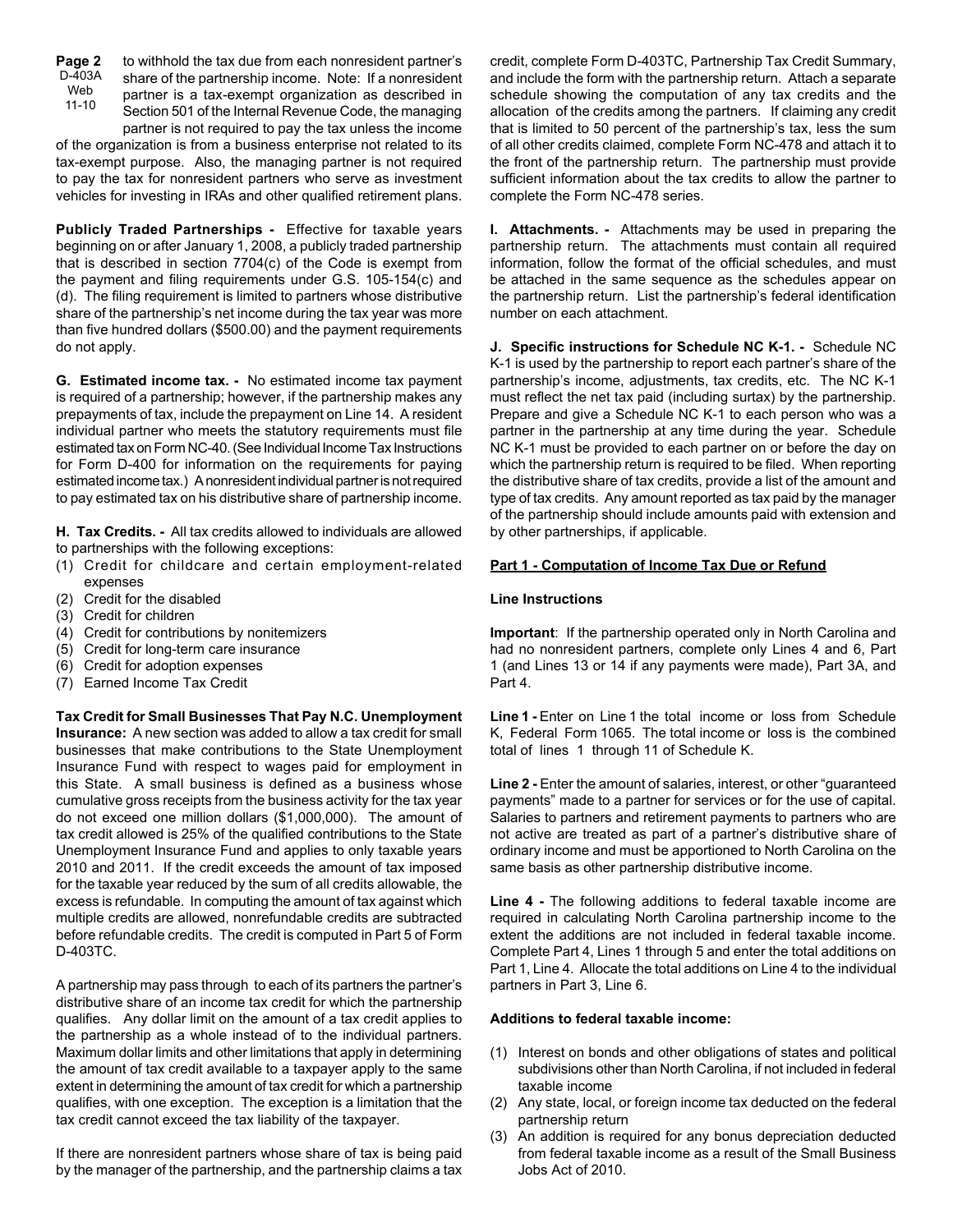| Page 3    | Other additions to federal taxable income. An<br>(4)        |
|-----------|-------------------------------------------------------------|
| D-403A    | addition is required for all other expenses or deductions   |
| Web       | included in federal taxable income as a result of the Small |
| $11 - 10$ | Business Jobs Act of 2010.                                  |

**Line 6 -** The following deductions from federal taxable income are required in calculating North Carolina partnership income to the extent the deductions are included in federal taxable income. The total deductions from Part 4, Line 10 should be entered on Part 1, Line 6 and allocated to the individual partners in Part 3, Line 7.

#### **Deductions from federal taxable income:**

- (1) Interest from obligations of the United States or United States' possessions
- (2) State, local, or foreign income tax refunds included on the federal return
- (3) North Carolina law did not adopt the 50 percent bonus depreciation provisions in IRC section 168(k) for the tax year 2008 or in IRC sections 168(k) or 168(n) for the tax year 2009. Any amount added to federal taxable income on the 2008 or 2009 State partnership return may be deducted in five equal installments beginning with the 2009 and 2010 State partnership returns, respectively. Enter 20 percent of the bonus depreciation added back on the 2008 State partnership return on Part 4, Line 8a and 20 percent of the amount added back on the 2009 State partnership return on Part 4, Line 8b. **Note:** When there is a change in ownership at the partner level in tax years subsequent to 2008, a new partner is not entitled to share in the depreciation deduction claimed on the partnership return because the new partner would not have added back the depreciation in 2008 or 2009. Therefore, the total deductions attributable to the special bonus depreciation for each individual partner included on Line 7, Part 3 of Form D-403 and on Line 3 of Form NC K-1 will not equal the total deduction attributable to the special depreciation claimed on Line 8, Part 4 of Form D-403.
- (4) Other deductions from federal taxable income. A deduction is allowed for any amounts included in federal taxable income as a result of the Small Business Jobs Act of 2010.

**Line 8 -** In determining the tax due for nonresident partners, a partnership must apportion to North Carolina the income derived from activities carried on within and outside North Carolina that are not segregated from its other business activities. A partnership's business activities are not segregated if it does not employ a method of accounting that clearly reflects the income or loss of its separate activities. If the partnership's business activities in North Carolina are not segregated from its business activities in other states, enter on Line 8 the income on Line 7 that is to be apportioned to North Carolina. If all of the partnership's business activities are integrated, enter on Line 8 the amount from Line 7. Income derived as a partner in another partnership or as a shareholder in an S corporation must be allocated instead of apportioned to North Carolina.

**Line 9 -** In determining the tax due for nonresident partners, a partnership must allocate to North Carolina the income derived from business activities in North Carolina that are segregated from its other business activities. Income derived from a partnership's business activities outside of North Carolina that are segregated from its other business activities are not includable in determining the tax due for nonresident partners. If the partnership's business activities in North Carolina are segregated from its business activities in other states, enter on Line 9 the income on Line 7 that is solely from the partnership's business activities in North Carolina. If all of the partnership's business activities are solely in North Carolina, enter on Line 9 the amount from Line 7.

**Line 10a -** Complete Parts 2 and 3 to determine the tax for nonresident partners.

**Line 10b -** Enter on Line 10b the total surtax due for all nonresident partners. If the nonresident partner's North Carolina taxable income does not exceed \$60,000, the surtax is not due. If the nonresident partner is a corporation or partnership, the surtax is determined on the respective income tax return. If the nonresident partner is an estate or trust, there is no surtax due.

**Line 11 -** Enter the total tax credits allocated to nonresident partners.

**Line 12 -** Enter the net tax due or net overpayment for all nonresident partners.

**Line 13 -** If Form D-410P was filed to request an extension of time to file the partnership return, enter any tax paid with the extension form.

**Line 14 -** Enter any other prepayments of tax that were made prior to filing this partnership return. If filing an amended return, include on Line 14 any amount paid with the original partnership return.

**Line 15 -** If tax was paid by other partnerships or by S corporations, enter the amount paid. Include with the return a copy of the information furnished by the partnership(s) or S corporation(s) to verify the amount claimed. North Carolina income tax is required to be withheld from the compensation paid to a nonresident partnership or limited liability company for services performed in North Carolina in connection with a performance, an entertainment or athletic event, a speech, or the creation of a film, radio, or television program. In addition to any tax paid by other partnerships or S corporations, include on Line 15 only the portion of tax withheld that is attributable to nonresident partners on whose behalf the managing partner is required to pay the tax. Attach Form NC-1099PS to the front of the return to verify the North Carolina income tax withheld.

**Line 19 -** Total due for nonresident partners. (Add Lines 17 and 18c - The manager of the partnership must pay this amount with the return. The tax may be paid by check or money order payable in U.S. dollars to the North Carolina Department of Revenue. **Important:** The Department will not accept a check, money order, or cashier's check unless it is drawn on a U.S. (domestic) bank and the funds are payable in U.S. dollars.)

**Line 20 -** If total payments on Line 16 exceed the net tax due for nonresident partners on Line 12, subtract and enter the amount to be refunded. If Line 12 is net overpayment, add Line 12 to Line 16 and enter the amount to be refunded.

## **Part 2 - Apportionment Percentage For Partnerships Having One or More Nonresident Partners and Operating in North Carolina and in One or More Other States**

#### **Method to be Used in Apportioning Partnership Income:**

A partnership with one or more nonresident partners whose business activities in North Carolina are unified and integrated with its business activities in other states is required to apportion its partnership income to North Carolina by multiplying the income by a fraction, the numerator of which is the property factor plus the payroll factor plus twice the sales factor, and the denominator of which is four. If the sales factor does not exist, the denominator is the number of existing factors. If the sales factor exists, but the payroll or the property factor does not exist, the denominator is the number of existing factors plus one.